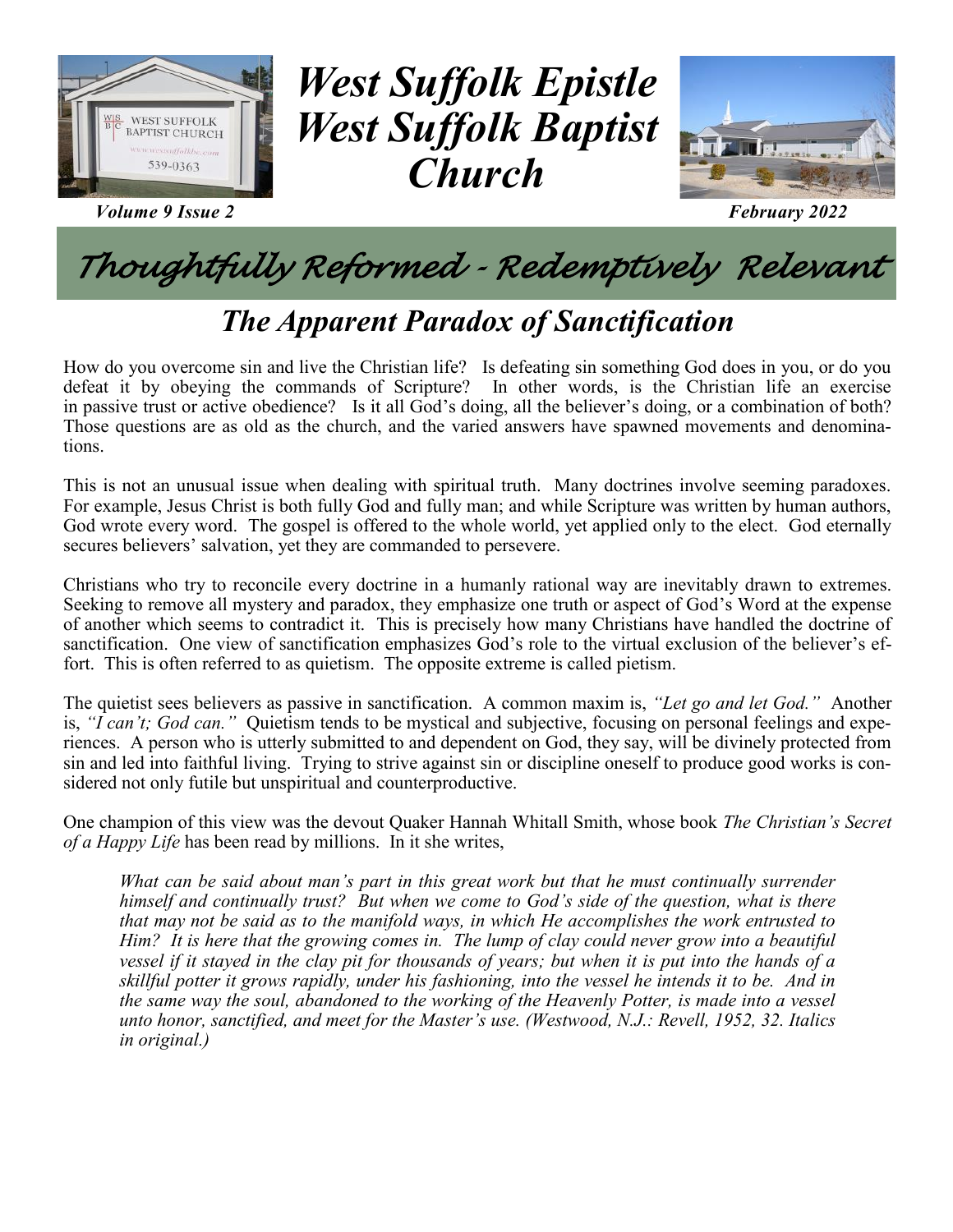



### *The Apparent Paradox of Sanctification*

*Continued from Page 1*

How a Christian can fall into sin is a difficult question for the quietist to answer. They are forced to argue that such a person obviously misunderstands the matter of complete surrender, and has taken himself out of the hands of the heavenly Potter. But that flawed answer brings God's sovereignty into question—if the Lord is completely in control, how can a believer take himself out of God's hands?

Pietists, on the other hand, are typically aggressive in their pursuit of doctrinal and moral purity. Historically, this movement originated in seventeenth-century Germany as a reaction to the dead orthodoxy of many Protestant churches. To their credit, most pietists place strong emphasis on Bible study, holy living, selfdiscipline, and practical Christianity. They emphasize such passages as *"Let us cleanse ourselves from all defilement of flesh and spirit, perfecting holiness in the fear of God"* (2 Corinthians 7:1) and *"Even so faith, if it has no works, is dead, being by itself"* (James 2:17).

Unfortunately, this unbalanced view often leads to an overemphasis on self-effort to the virtual exclusion of dependence on divine power. As you might expect, pietism frequently leads to legalism, moralism, selfrighteousness, a judgmental spirit, pride, and hypocrisy. The quietist says, *"Do nothing."* The pietist says, *"Do everything."*

In Philippians 2:12–13, Paul presents the appropriate resolution between the two. He makes no effort to rationally harmonize the believer's part and God's part in sanctification. He is content with the paradox and simply states both truths, saying on the one hand, sanctification is of believers (Philippians 2:12), and on the other hand, it is of God (Philippians 2:13).

The truth is that sanctification is God's work, but He performs it through the diligent self-discipline and righteous pursuits of His people, not in spite of them. God's sovereign work does not absolve believers from the need for obedience; it means their obedience is itself a Spirit-empowered work of God.

Today there is an intense debate within the church about this vital issue. The stakes are high—your view of sanctification informs and directs how you understand your new nature in Christ, how you evangelize others, pursue godliness, govern your heart and mind, how you raise and discipline your children, and how you understand and follow God's commands in Scripture. For pastors and church leaders, your position on this issue will determine how you preach and teach, how you give counsel to troubled hearts, and how you engage in church discipline.

Neither quietism nor pietism represents the biblical path of sanctification. Both are spiritual ditches to steer clear of—they will impede your spiritual progress, and potentially obstruct it altogether. *~ Dr. John MacArthur*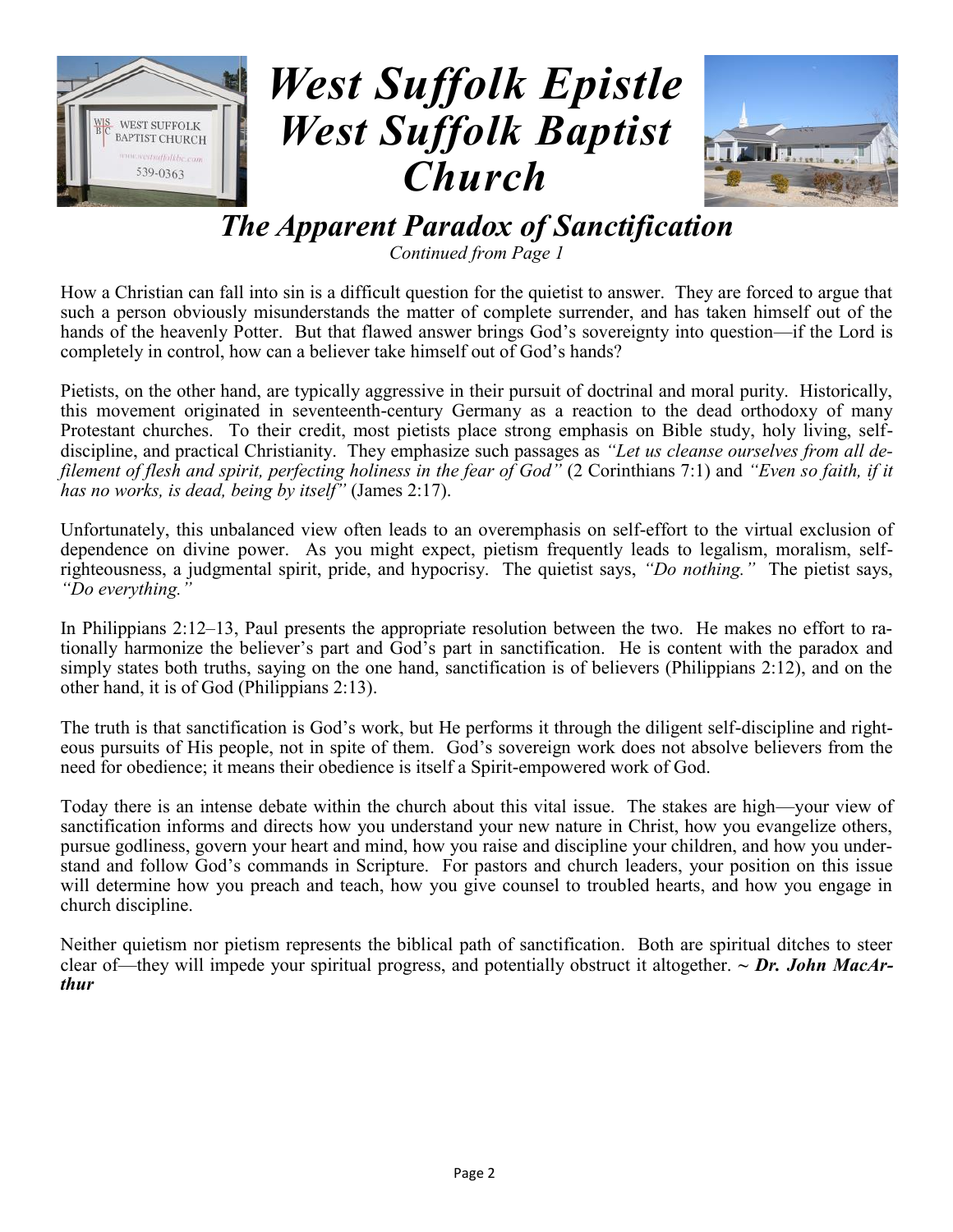



### *God's High Call for Women*

Although women have traditionally fulfilled supportive roles in serving the church and gained their greatest joy and sense of accomplishment from being wives and mothers, the feminist movement has successfully influenced many women to abandon these divinely ordained roles.

Unfortunately, this movement has made headway even in the church, creating chaos and confusion regarding the role of women both in ministry and in the home. Only in Scripture can God's intended design for women be found.

#### **The Old Testament and Women**

In the creation account of Genesis 1, God's first word on the subject of men and women is that they were equally created in the image of God (Genesis 1:27). Neither received more of the image of God than the other. So the Bible begins with the equality of the sexes. As persons, as spiritual beings standing before God, men and women are absolutely equal.

In Genesis 2, there is a more detailed account of the creation of the two equal human beings that reveals differences in their God-given functions and responsibilities. God did not create the man and the woman at the same time, but rather He created Adam first and Eve later for the specific purpose of being Adam's helper. Eve was equal to Adam, but she was given the role and duty of submitting to him. Although the word "helper" carries very positive connotations—even being used of God Himself as the helper of Israel (Deuteronomy 33:7; Psalm 33:20)—it still describes someone in a relationship of service to another. The responsibility of wives to submit to their husbands, then, was part of the plan from creation, even before the curse. The first books of the Bible establish both the equality of men and women and also the support role of the wife (see Exodus 21:15, 17, 28– 31; Numbers 5:19–20, 29; 6:2; 30:1–16).

Throughout the Old Testament, women were active in the religious life of Israel, but generally they were not leaders. Women like Deborah (Judges 4) were clearly the exception and not the rule. There was no woman with an ongoing prophetic ministry. No woman was a priest. No queen ever ruled Israel. No woman wrote an Old Testament (or New Testament) book. Isaiah 3:12 indicates that God allowed women to rule as part of His judgment on the sinning nation.

#### **Jesus and Women**

In the midst of the Greek, Roman, and Jewish cultures, which viewed women almost on the level of possessions, Jesus showed love and respect for women. Though Jewish rabbis did not teach women and the Jewish Talmud said it was better to burn the Torah than to teach it to a woman, Jesus never took the position that women, by their very nature, could not understand spiritual or theological truth. He not only included them in His audiences but also used illustrations and images that would be familiar to them (Matthew 13:33; 22:1– 2; 24:41; Luke 15:8–10) and specifically applied His teaching to them (Matthew 10:34ff.). To the Samaritan woman at the well (John 4), He revealed that He was the Messiah and discussed with her topics such as eternal life and the nature of true worship. He also taught Mary and, when admonished by Martha, pointed out the priority of learning spiritual truth even over "womanly" responsibilities like serving guests in one's home (Luke 10:38).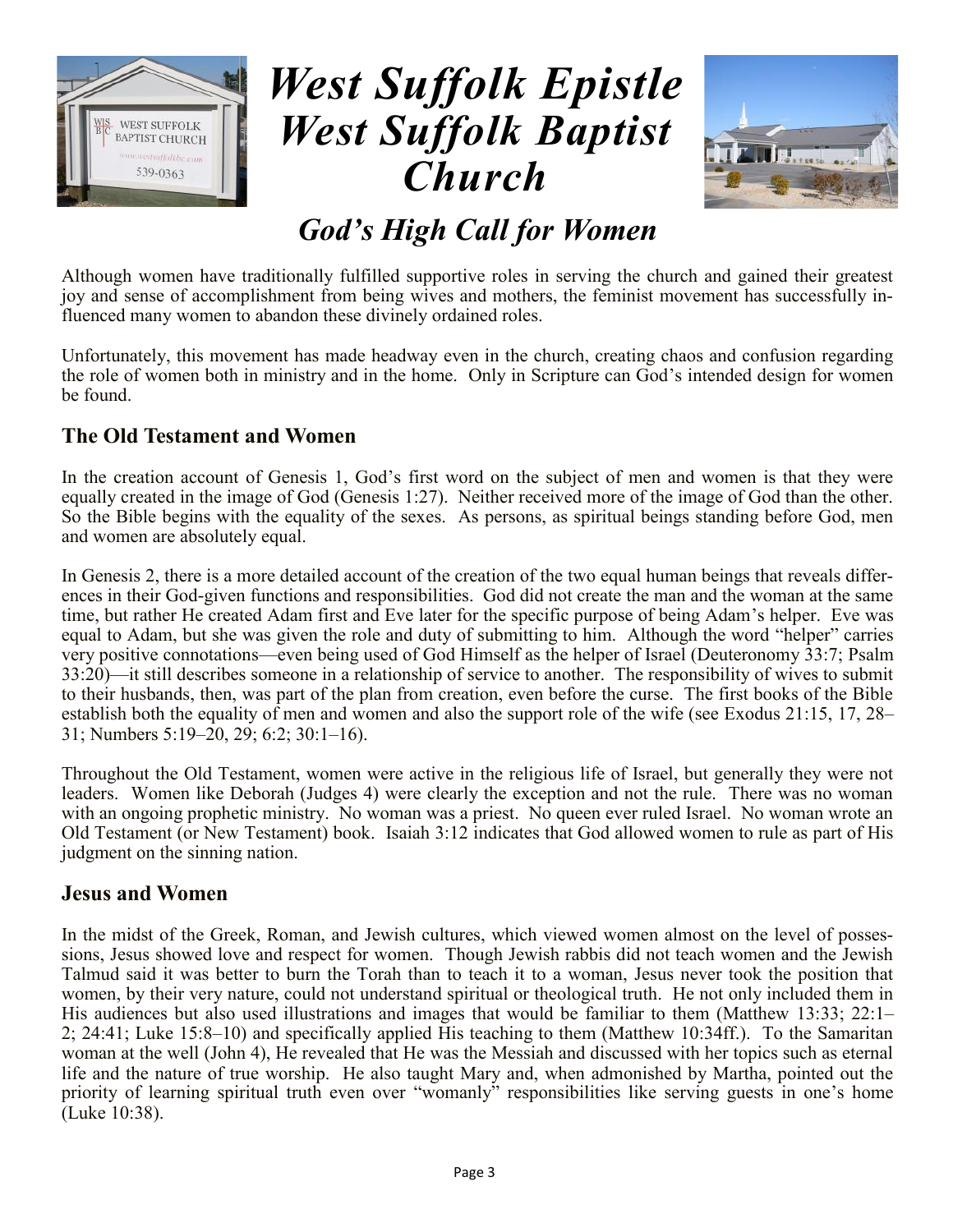



*God's High Call for Women Continued from Page 3*

Although men in Jesus' day normally would not allow women to count change into their hands for fear of physical contact, Jesus touched women to heal them and allowed women to touch Him (Luke 13:10ff.; Mark 5:25ff.). Jesus even allowed a small group of women to travel with Him and His disciples (Luke 8:1–3), an unprecedented happening at that time. After His resurrection, Jesus appeared first to Mary Magdalene and sent her to announce His resurrection to the disciples (John 20:1–18), despite the fact that women were not allowed to be witnesses in Jewish courts because they were considered liars.

In Jesus' treatment of women, He raised their station of life and He showed them compassion and respect in a way they had never known. This demonstrated their equality. At the same time, however, Jesus still did not exalt women to a place of leadership over men.

#### **The Epistles and Women**

In the Epistles, the two principles of equality and submission for women exist side by side. Galatians 3:28 points to the equality, indicating that the way of salvation is the same for both men and women and that they are members of equal standing in the body of Christ. It does not, however, eradicate all differences in responsibilities for men and women, for this passage does not cover every aspect of God's design for male and female. In addition, there are many other passages that make distinctions between what God desires of men and what He desires of women, especially within family and within the church.

#### **The Family**

While Christian marriage is to involve mutual love and submission between two believers (Ephesians 5:21), four passages in the New Testament expressly give to wives the responsibility to submit to their husbands (Ephesians 5:22; Colossians 3:18; Titus 2:5; 1 Peter 3:1). This voluntary submission of one equal to another is an expression of love for God and a desire to follow His design as revealed in His Word. It is never pictured as demeaning or in any way diminishing the wife's equality. Rather the husband is called to love his wife sacrificially as Christ loved the church (Ephesians 5:25) and to serve as the leader in a relationship of two equals.

While husbands and fathers have been given the primary responsibility for the leadership of their children (Ephesians 6:4; Colossians 3:21; 1 Timothy 3:4–5), wives and mothers are urged to be "workers at home" (Titus 2:5), meaning managers of the household. Their home and their children are to be their priority, in contrast to the world's emphasis today on careers and fulltime jobs for women outside the home.

### **The Church**

From the very beginning, women fulfilled a vital role in the Christian church (Acts 1:12–14; 9:36–42; 16:13– 15; 17:1–4, 10–12; 18:1–2, 18, 24–28; Romans 16; 1 Corinthians 16:19; 2 Timothy 1:5; 4:19), but not one of leadership. The apostles were all men; the chief missionary activity was done by men; the writing of the New Testament was the work of men; and leadership in the churches was entrusted to men.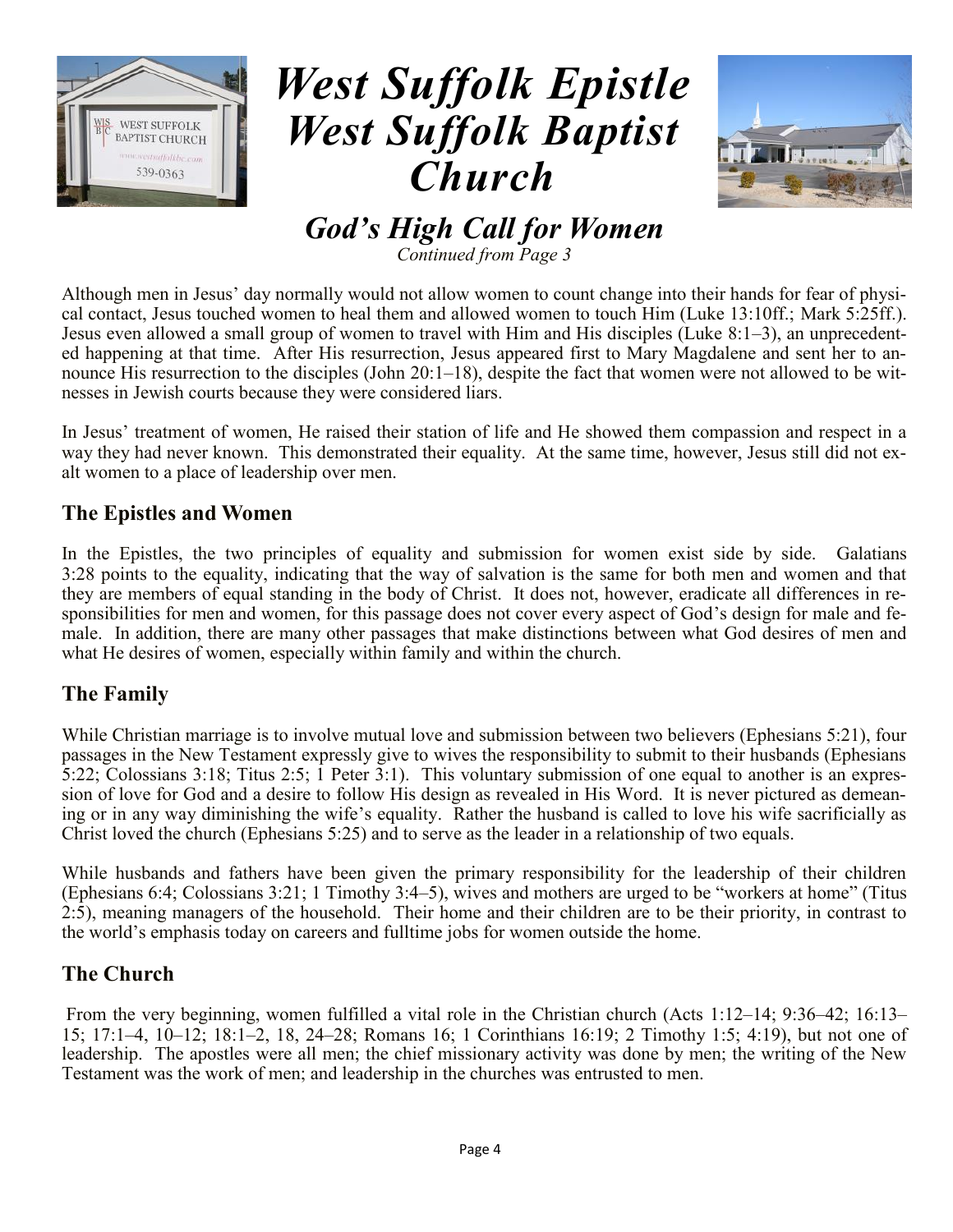



*God's High Call for Women Continued from Page 4*

Although the Apostle Paul respected women and worked side by side with them for the furtherance of the gospel (Philippians 4:3), he appointed no female elders or pastors. In his letters, he urged that men were to be the leaders in the church and that women were not to teach or exercise authority over men (1 Timothy 2:12). Therefore, although women are spiritual equals with men and the ministry of women is essential to the body of Christ, women are excluded from leadership over men in the church.

Men and women stand as equals before God, both bearing the image of God Himself. However, without making one inferior to the other, God calls upon both men and women to fulfill the roles and responsibilities specifically designed for them, a pattern that can be seen even in the Godhead (1 Corinthians 11:3). In fulfilling the divinely given roles taught in the New Testament, women are able to realize their full potential because they are following the plan of their own Creator and Designer. Only in obedience to Him and His design will women truly be able, in the fullest sense, to give glory to God. **~ Dr. John MacArthur**

### *What's in Your Mind, Believer?*

Since the time of the Reformation in the sixteenth century, the question has been asked endlessly: *"What is the role of the law of God in light of the gospel?"* The Apostle Paul found himself asking it (for example, Galatians 3:19: *"What purpose then does the law serve?"* NKJV). He had a profound sense of the place of the Law in the history of redemption and in the covenant purposes of God. But he also answered the question in terms of the life of the believer (for example, in Romans 8:3–4). Ever since, Christians have faced the challenge of walking the thin red biblical line that avoids the dangers of legalism on the one hand and antinomianism on the other.

The anonymous author of Hebrews was fascinated by the relationship between the Law and the gospel. He explained how the Mosaic administration was like a shadow cast backwards into the old covenant period by the work of Christ in the new covenant (Hebrews 8:5). Now that the new covenant has been forged in the blood of Christ, the old is revealed for what it always was, shadow rather than reality. Now it is "obsolete" (8:13).

Using the word "obsolete" about the Law makes some Christians nervous! So here, first of all, is something to think about: Unless I can say loudly enough for others to hear: *"In Christ, God has made the Mosaic covenant obsolete"* I must cease reading Hebrews, or at least stop reading it before I get to chapter 8, verse 13! The ability to absorb into one's mental and spiritual constitution the full force of what is being said here is surely a hallmark of true New Testament liberty.

The author of Hebrews (a pastoral theology genius if ever there was one) resolves our problem in a remarkable way. The new covenant renders the old obsolete. And one of the ways God renders it so is this: *"I will put My laws in their mind and write them on their hearts"* (Jeremiah 31:33, cited in Hebrews 8:10; 10:16).

How can it be that the old Mosaic covenant at the heart of which lay the law of God can now be obsolete, yet the law of God be written in the heart as part of the new covenant?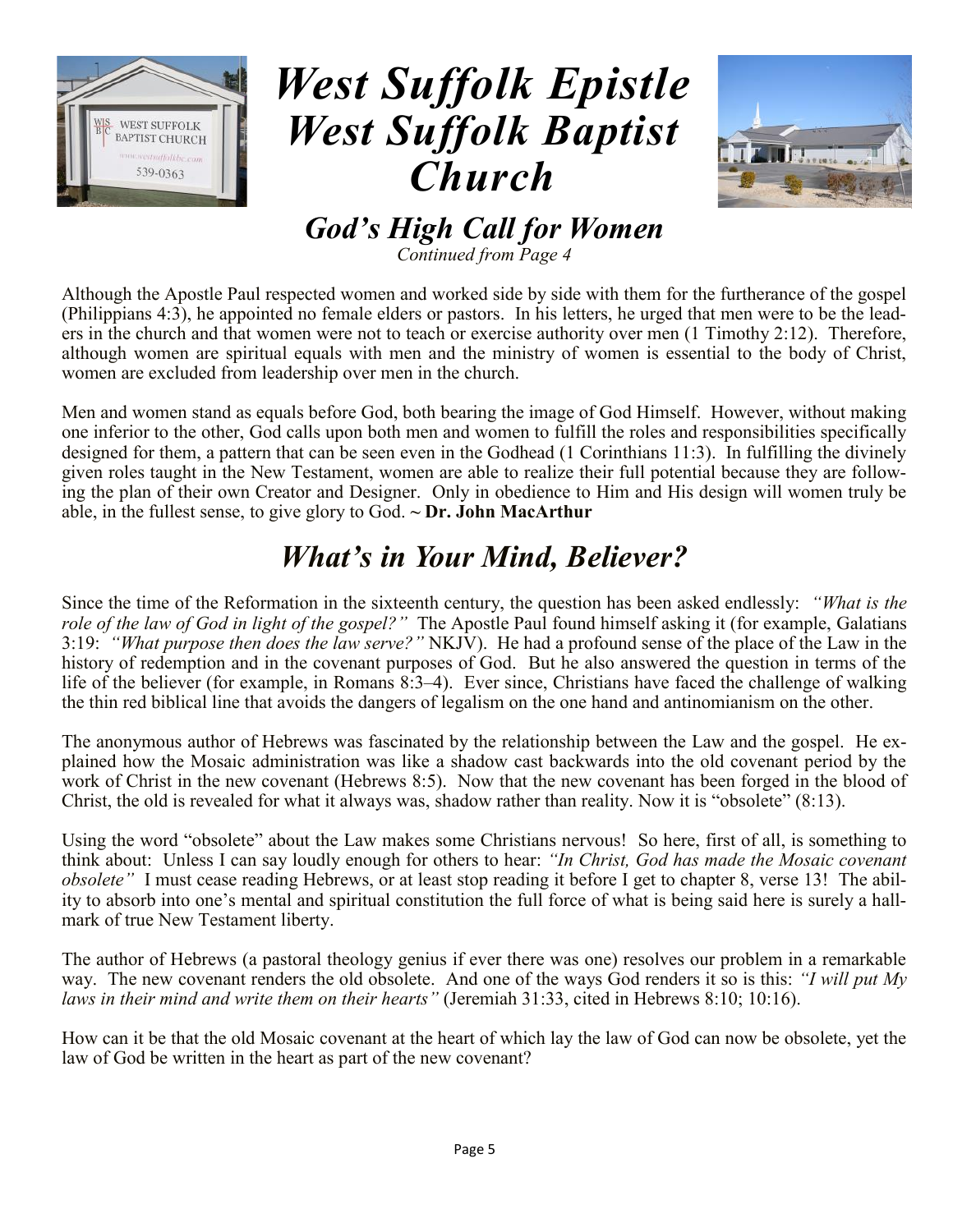



*What's in Your Mind, Believer?*

*Continued from Page 5*

To sense the depth of the Bible's answer to this question, we need to see the role of the Law in the Bible as a whole. That role is revealed in a series of stages. In stage **one**, God made man as his image-bearing son. Into his very constitution and calling, God wrote a transcript of His own character—man was created and called to mimic God in the way he lived.

In stage **two**, God recreated Israel in the Exodus as His image-bearing son who was called out of Egypt (Hosea 11:1). For this son He re-wrote His law. But things had changed between Father and son. The son was now sinful, and even though he was a prodigal returning from Egypt, he still carried with him its baneful influences.

Essential, then, to understand the big picture of God's law is this: The form the Law took in the Mosaic covenant was never intended to be permanent! In its very nature the Mosaic administration was as collapsible as the tabernacle in the wilderness. Only in the context of the work of Jesus Christ would the diamond of God's will, first written on Adam's heart, and then rewritten in negative form on tablets of stone, shine forth in all its multifaceted wonder.

In stage **three**, the author of Hebrews says "now" God has made obsolete the Mosaic form of the Law. Christ has fulfilled the Law (Matthew 5:17–20). Moses ascended Sinai and brought down the Law on tablets of stone, but our Lord Jesus has now ascended the hill of the heavenly Zion (see Hebrews 12:18, 22), and has "come down" in the person of the Holy Spirit, who works in our hearts "that the righteous requirement [not just the negative avoidance!] of the law might be fulfilled in us who do not walk according to the flesh but according to the Spirit" (Romans 8:4, NKJV).

What does all this mean in practical terms? The Law was written in Adam's heart; Adam and Law were friends. It became his enemy only when he rebelled against it—and in the process became God's enemy and his own worst enemy as well! Now, graciously, with a positive impetus, the Spirit of the Lord Jesus, the very Lord Jesus who kept God's law as the Second Man and Last Adam, indwells us, rewriting God's will in our hearts in letters of grace for the new covenant era. The law of God is our friend again—or, better, we are friends with it because we are friends with Him. Yes, we fail, we sin, and we are not yet finally delivered from the indwelling corruption that always sees and feels the Law as enemy and condemner. But a radical change has taken place. The law of God is once again the delight of God's sons, bringing liberty to us.

So what is the place of the Law in the life of the Christian? Simply this: We are no longer under the Law to be condemned by it, we are now *"in-lawed*" to it because of our betrothal to Christ! He has written the Law, and love for it, into our hearts! *~ Dr. Sinclair Ferguson*